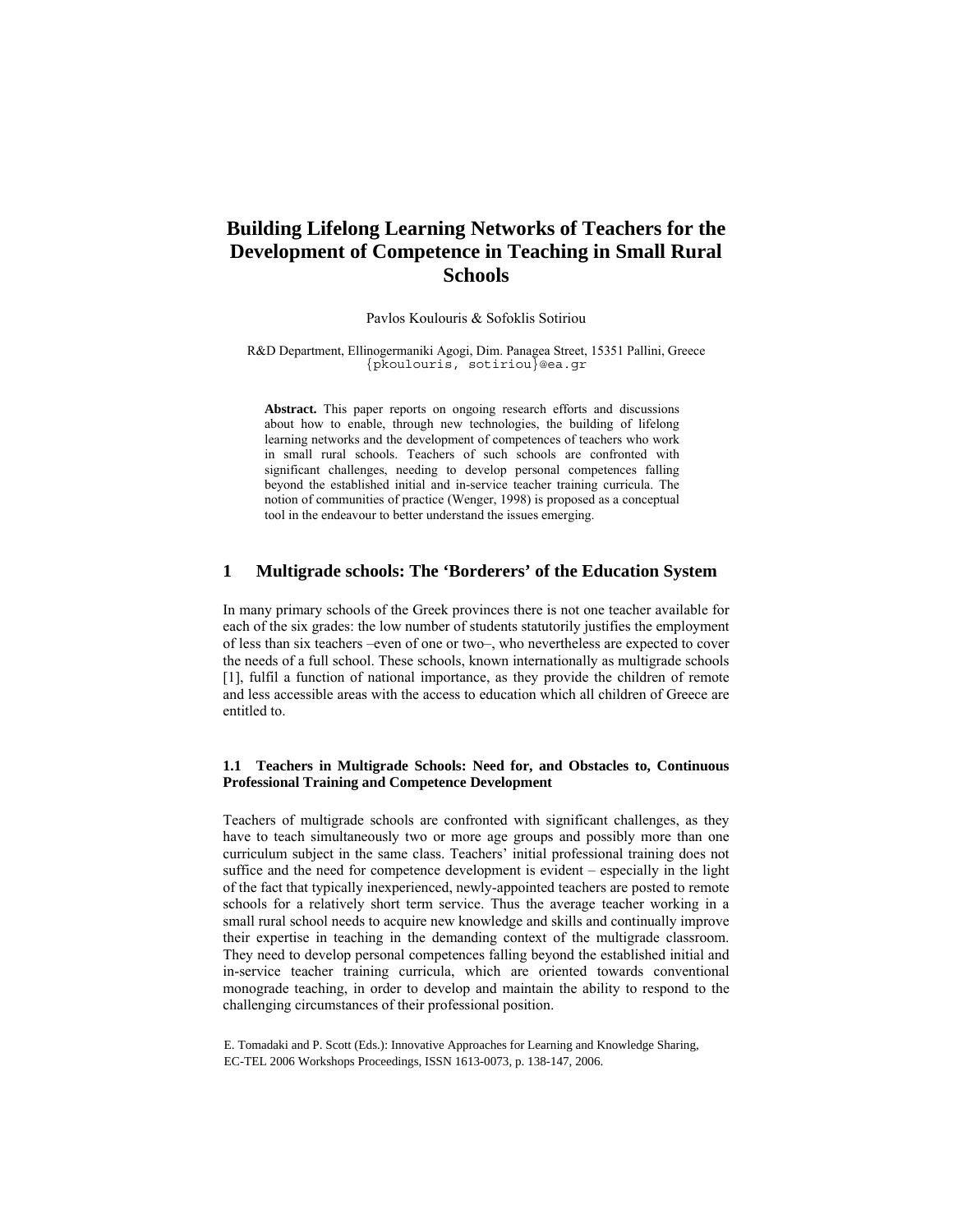However, there exist a number challenges in connection to remote rural teachers' need for competence development. On one hand, offering teachers from remote areas conventional professional development provision, such as in-service training seminars, is not easy. A teacher's round trips between their remote school and an urban training centre tend to be costly, if not virtually impracticable, given that there may not be a colleague available to replace them during their absence. On the other hand, the very concept of competence in the context of multigrade teaching may not be as straightforward as it appears. In the field of Human Resources Management competence is usually defined as a standardized requirement for an individual to properly perform a specific job, encompassing a combination of knowledge, skills and behaviour utilised to improve performance. However, whether a teacher is adequately or well qualified so as to have the ability to perform successfully in the multigrade classroom is a question with no official, standardised answer. The educational system –in Greece at least–, through its choices for the preparation of teachers-to-be, does not clearly define what good multigrade teaching is. Teachers are more or less left alone to explore and learn multigrade teaching on their own, through their solitary experiences in remote rural schools. What is worse, teachers at remote schools also suffer the consequences of a widening socioeconomic and digital divide which separates the rural from the urban areas in most parts of the world.

### **2 Greece: A Case Reflecting International Trends**

The above described difficulties of multigrade teachers working in remote areas are not unique to Greece. Internationally, the shortage of teachers in rural and remote areas, and the weaknesses of the education systems in the provision of training and professional support to these teachers, have been well-documented in the literature [2], [3], [4], [5], [6], [7], [8]. However, these problems appear to be in sharp contrast with a growing recognition of multigrade schools as not only a necessary, but indeed a good-quality option for education systems, believed even to have some advantages over single-level classes [9], [10], [11].

### **2.1 The Use of ICTs**

As a response to the obstacles described earlier, the use of different forms of technology-supported learning and distance education models have been advocated for the enhancement of quality and accessibility of teacher training programs in rural areas [12], [13]. Relevant attempts have followed the technological trends in the field of computer-supported learning, while the content of training delivered via the different technologies varies greatly, from conventional seminar-type lessons to classroom observations at a distance [14], [15], [16], [17], [2]. What is more, in recent years a lot of attention is paid to the role satellite telecommunications can play for the bridging of the digital divide [18], [19], and distance education is seen as a major field of application in this area, as this technology provides a delivery option facilitating access to new student populations in distance locations [20]. Significant experience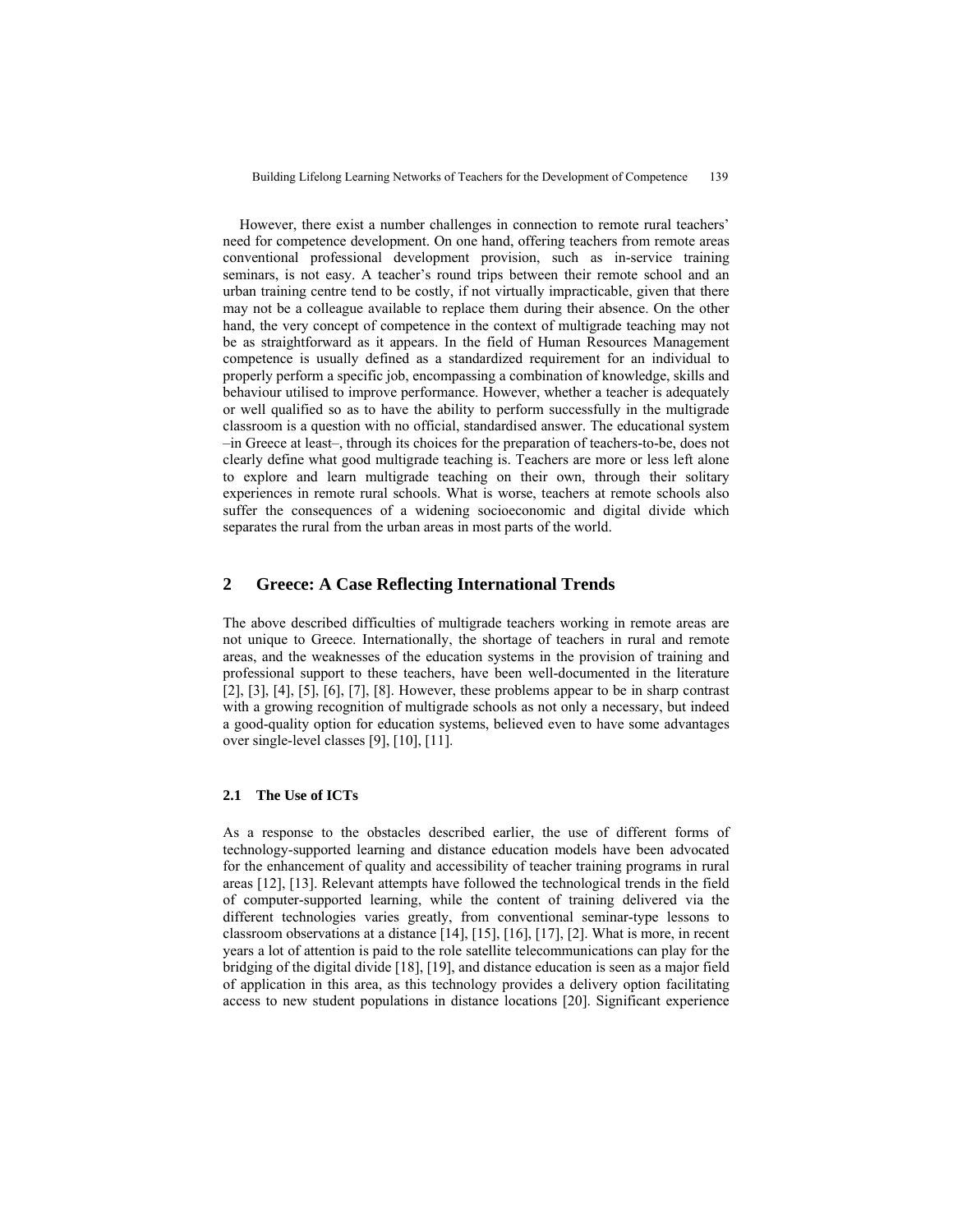has already been gained internationally, particularly in the United States and in Australia (e.g. [21], [22], as well as in other less developed countries with populations distributed over large geographical areas (e.g. [23], [24], [25].

### **3 Our Response to the Challenges so Far**

This growing mass of international experience clearly demonstrates that emerging technologies offer promising solutions to the challenges of providing appropriate training and support to rural educators. Adopting this as a proposition in our work in the framework of a number of pioneering European and national research projects, our team has in recent years made efforts to alleviate the isolation of teachers working in remote schools through the provision of distance training, support and networking, using to the full the possibilities offered by new technologies.

The main questions we have addressed in the course of almost six years of consecutive projects, have referred to: a) the appropriate content of the relevant professional development and support activities; b) the appropriateness of the various available and emerging delivery technologies, given the remote and digitally disadvantageous location of the beneficiaries; and c) the possible extensions to conventional e-learning technologies and practices, which could help the geographically disadvantaged rural educators to learn as individuals and to learn from each other, participating in informal learning experiences within a sustainable lifelong learning network.

The whole effort started with a rather greater emphasis on teachers' competence development through training content delivered over the web (MUSE project); it gradually moved into testing more advanced technologies for broadband delivery over satellite, while continuing to further develop the content (ZEUS and RURAL WINGS projects). The 'maturity' brought about through the training experiences and the increasing involvement of remote rural teachers led to the development of a network (NEMED) and an increased interest in concepts and tools related to lifelong learning networks (NEMED, RURAL WINGS) (Fig. 1). The projects, their interconnections and outcomes are presented below in more detail.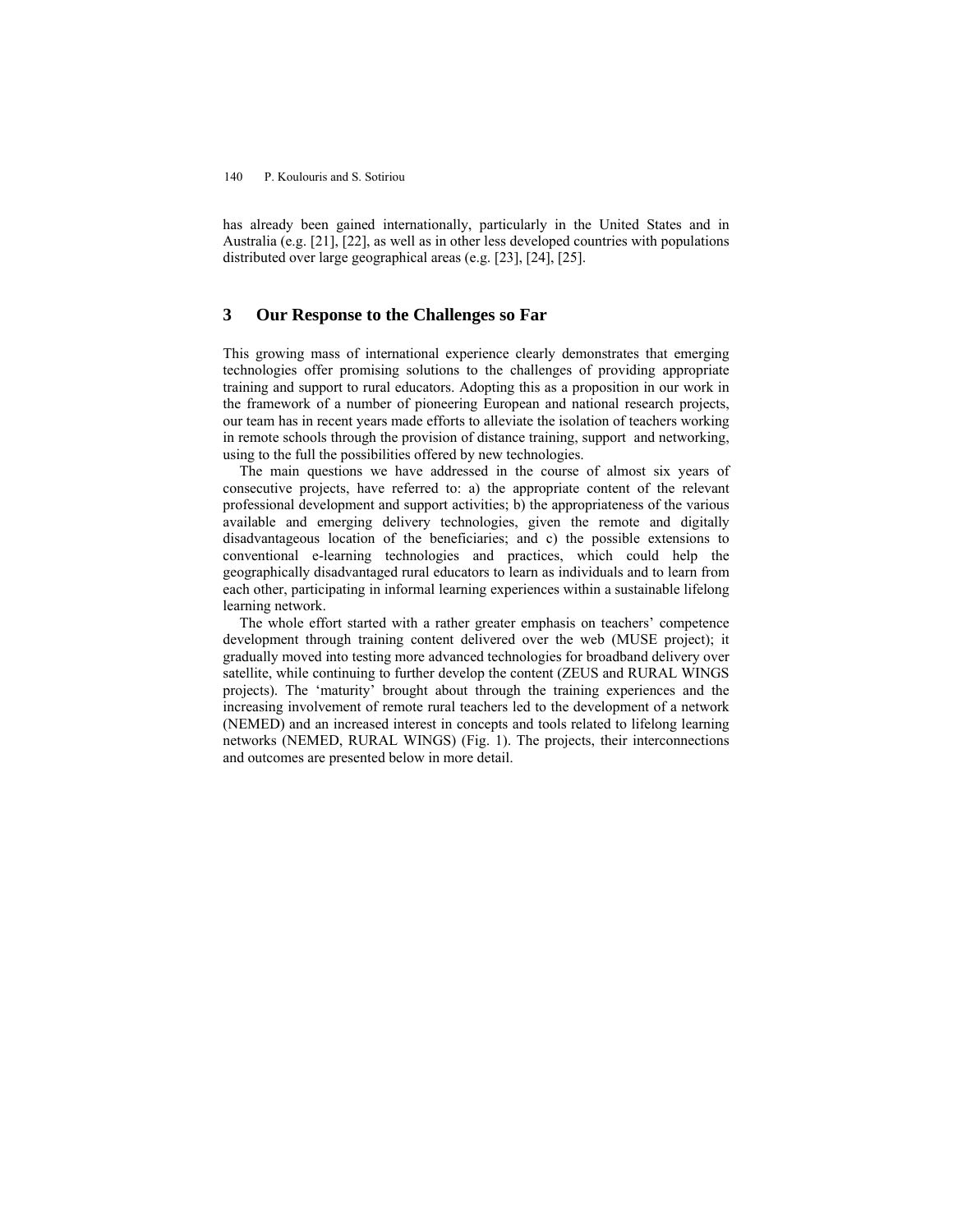

**Fig. 1.** Positioning of *(projects)* along three *(axes of inquiry)*

A first milestone in our effort was the European project MUSE (MUltigrade School Education), which was supported by the Socrates Programme – Comenius 2.1 Action (2002-2004). In this project, through close international collaboration between teachers and researchers, an innovative, specialised in-service training programme was developed for teachers working in multigrade schools. The main outcome of that project was a realisation of the need of multigrade teachers in Europe for training in innovative teaching and learning approaches that are well-suited to the multigrade school environment, including the use of ICT in everyday school work, as well as the development of a relevant training programme promoting teachers' professional development in these fields. Thanks to the MUSE project, training material specifically designed for multigrade school teachers was for the first time made available to all who may be interested, via the internet.

A follow-up of the activity developed within MUSE has been the networking, at the European level, of educationists and school practitioners sharing an interest in multigrade schools, either as a field of research or as a space of educational practice that deserves attention and support. This contact and exchange is taking place within the European network NEMED (NEtwork of Multigrade Education), a trans-national network supported by the Comenius 3 Action of the Socrates Programme (2004-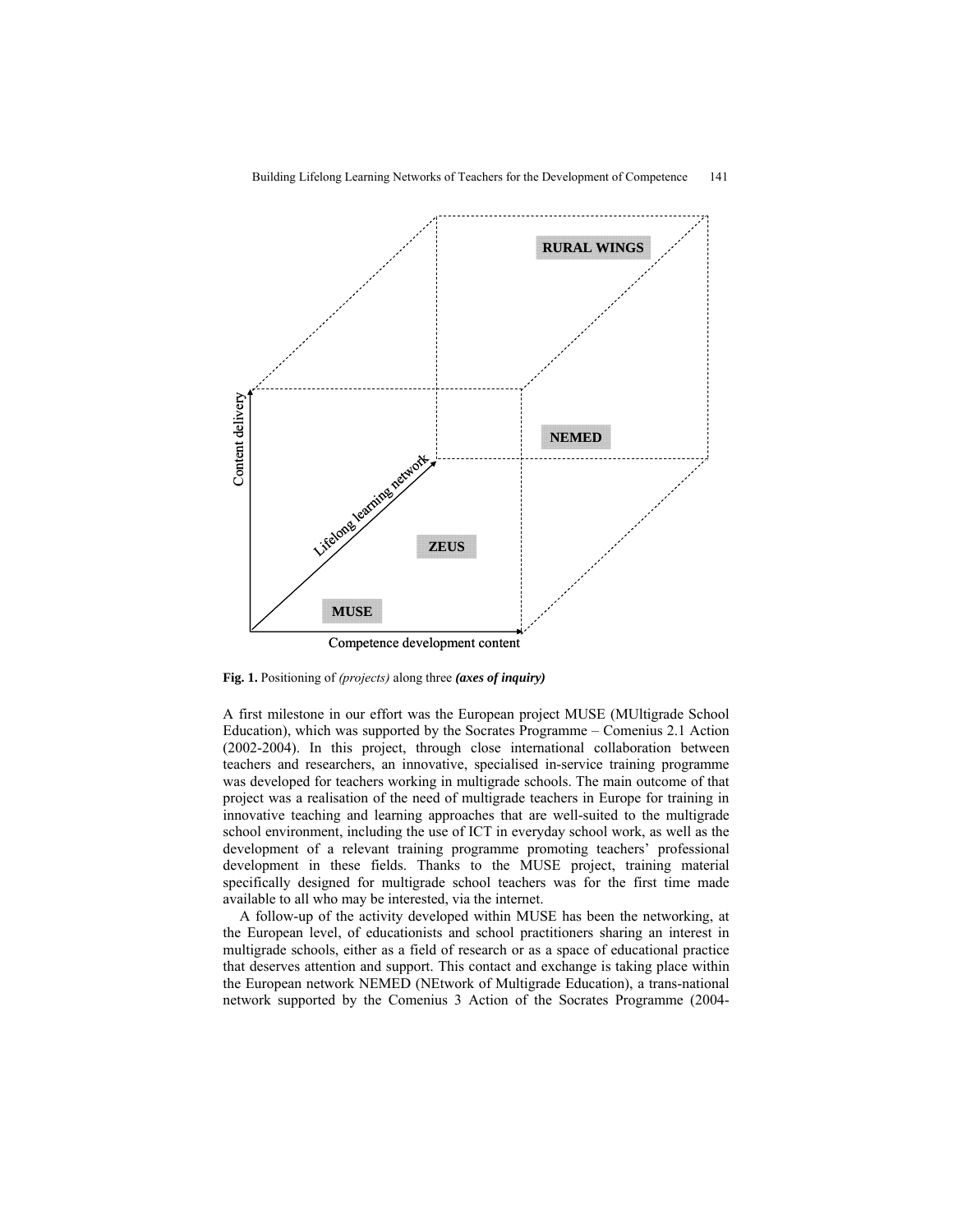2007). Through its activities in ten European countries and at pan-European level, the network is currently studying the characteristics and the needs of multigrade schools, is actively promoting the upgrading of questions relating to multigrade education in educational policy-making, is investigating and proposing ways to improve the education provided by multigrade schools, as well as offering support to multigrade school teachers and fostering the development of communication among them. What is more, there is a specific interest of the Network in developing the NEMED web portal, which should foster and enhance the functioning of NEMED as a lifelong learning network for Europe's multigrade teachers. In addition, NEMED regularly organises international workshops and conferences, aiming at the widest possible dissemination of knowledge and experiences accumulating within the network, as well as the sensitization of the world of education towards multigrade schools and their issues.

At the same time, a lot of the energy and attention of our team has been devoted to securing better channels for the delivery of rich training and support content, as well as for enhanced communication among isolated teachers, so as to drastically combat the introversion of the digitally deprived remote school. In this context the ZEUS project (2003-2005) timely recognized the crucial role of satellite telecommunications for securing broadband for geographically disadvantaged populations. This project offered to remote teachers a rich distance learning environment for participating in synchronous and asynchronous training via satellite networks. This was an initiative at the national level, supported by the General Secretariat for Research and Technology within the Concerted Programme for Electronic Learning. The training programme was attended by teachers at ten sites in the extremities of Greece, via satellite installations made by the project at their schools. The research in ZEUS focused mainly on the appropriateness of the training content (which built on the MUSE content, extending and enriching it), the development of a distance training organisation and delivery method (which is described further below), and the testing of connectivity through DVB one-way satellite links as a channel for distance training delivery to remote teachers. The outcomes of this project in terms of training content and methodology are described in detail further below. As far as the technology is concerned, the DVB satellite link, demanding the use of non-broadband terrestrial infrastructures (broadband downloading from the satellite, uploading through ISDN telephone line), caused some technical problems and relevant user dissatisfaction, which clearly indicated the way forward.

A 'child', in many respects, of the ZEUS project, and the peak of the whole effort is RURAL WINGS (2006-2009), an ambitious, large-scale international research project supported by the Directorate-General for Research of the European Commission (Thematic Priority 'Aeronautics and Space' of the 6th Framework Programme). This project takes several decisive steps ahead, not only in the field of technology, but importantly also by carefully addressing the real needs for learning of all citizens living in remote rural areas, and by fostering the development of lively learning communities in remote schools and the villages hosting them. On one hand, DVB-RCS technology is used, which allows for two-way communication between the end-user and the satellite lifting the need for any terrestrial telecom infrastructure, thus rendering broadband really available everywhere, even in the most isolated and deprived area. At the same time, the RURAL WINGS project integrates satellite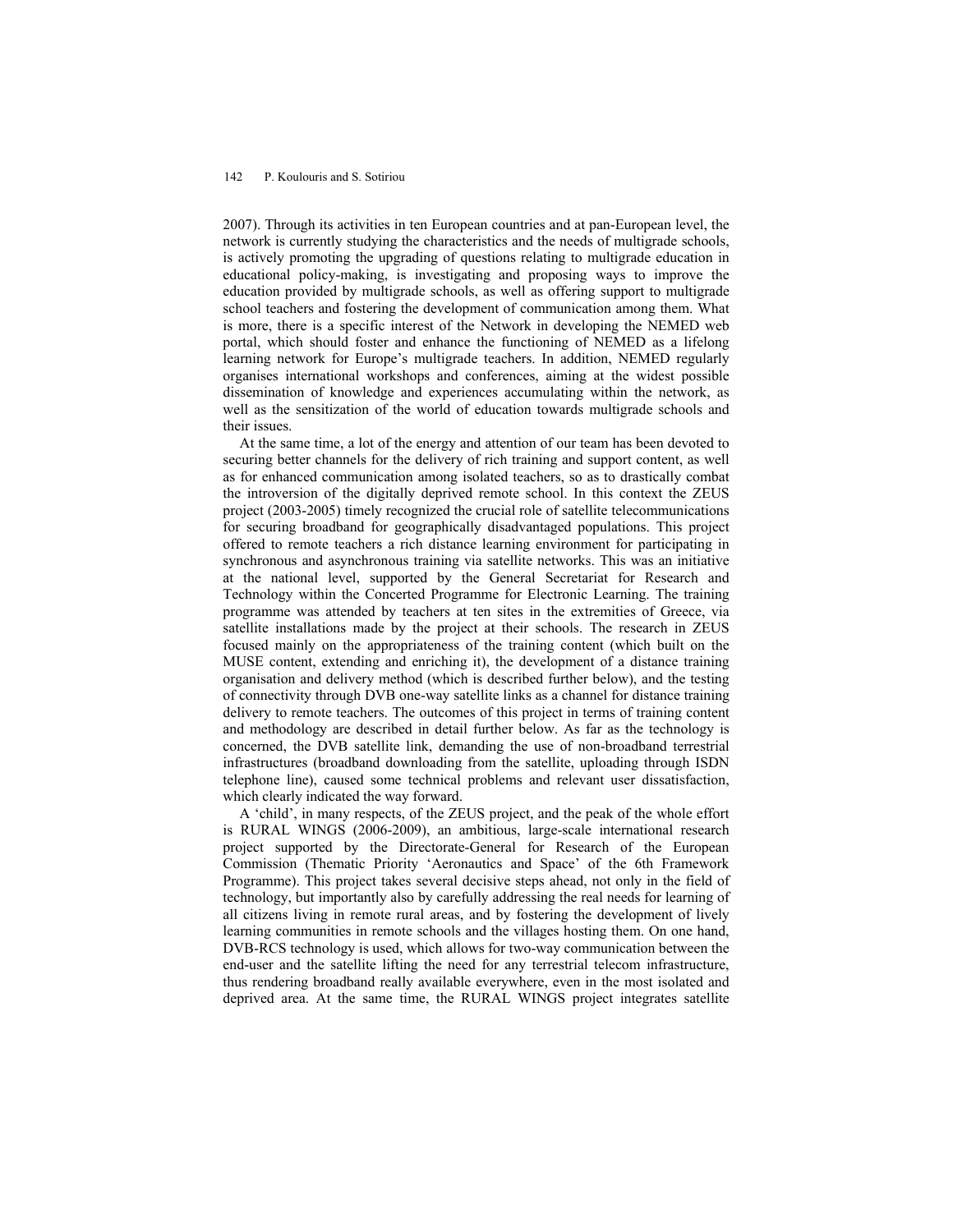telecommunications with local wireless networks, thus demonstrating the appropriateness of satellite technologies for the provision of fully integrated services and applications to the whole of the remote rural population. What is more, RURAL WINGS builds on the successful approach of the ZEUS project to develop an advanced technological environment supporting lifelong learning activities in the school, at work, as well as at home. In this way, familiarization of all citizens with the new technologies is promoted, resulting in a reduced resistance to the use of state-ofthe-art opportunities for local development. Teachers working in remote rural schools –the main target group in the pilot applications in Greece– undertake a crucial role in this process. Through further support, professional development and networking, teachers of rural areas are encouraged to evolve into catalysts of change and development, not only within their schools, but more widely within their local communities.

### **4 The Training Programmes and the E-learning Technologies**

Based on initial analyses of teacher needs, professional development schemes piloted in the above projects aim at helping multigrade school teachers to develop their professional skills along two main axes:

- Use of ICT in their work, both for teaching/learning and administrative purposes.
- Application of teaching and learning approaches which are most appropriate for the multigrade classroom.

The corresponding e-learning environments have been realised through several technologies, exploiting satellite telecommunications for broadband delivery of rich educational content, in the context of both synchronous (videoconferencing, application sharing, chatting) and asynchronous (web-based learning through structured access to a rich pool of educational content, and networking) activities. Of particular interest in the current context is the NEMED web portal. This is a networking web space serving all network actors by facilitating communication and exchange, sharing of information and conducting of research, as well as provision of professional development and support opportunities to multigrade school teachers. The portal is divided in six identically structured areas, which correspond to the six working groups of the network: ICT for multigrade schools; classroom management in multigrade schools; society, cultures, and the multigrade school; learning modes in the multigrade classroom; educational resources development for the multigrade school; policies for multigrade education.

In a working group area, users can access work relating to research, educational resources, and training materials, as well as participating themselves in ongoing work by uploading their own contributions. Users may also view and download the different Reports of this working group to the whole NEMED Network, while there is also a dedicated area to facilitate communication and exchanges within the group in the form of asynchronous forums. On the whole, the NEMED Networking Portal is meant to be a lively virtual space of structured exchange between network partners, participating teachers and schools, as well as any other users interested in multigrade education.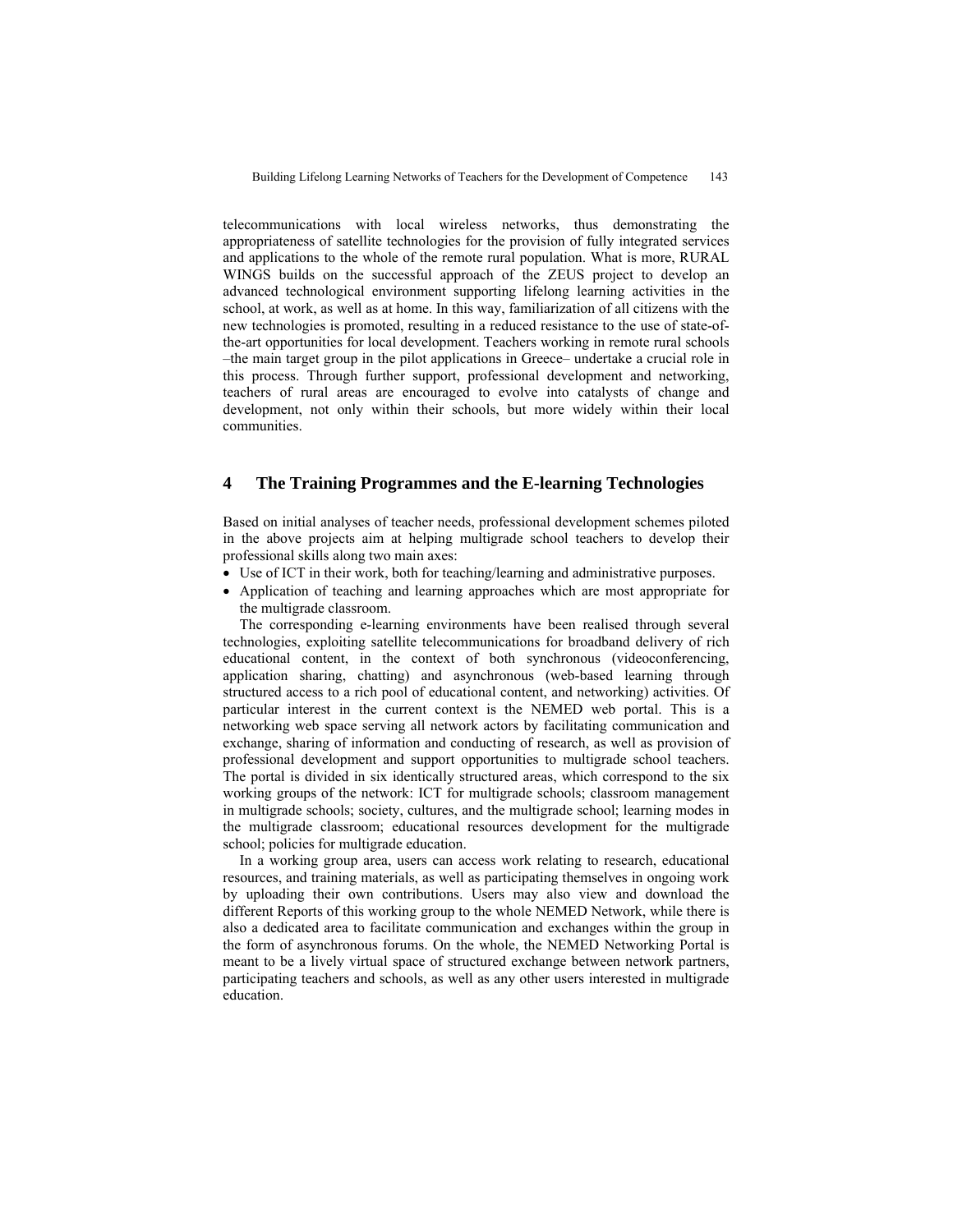# **5 A Model for Training Delivery**

It has been a firm belief of the team that, although technical specifications do play a crucial role in a distance-education scenario, the success or not of the effort mainly depends on the underlying pedagogical design [26]. In line with this, the training programmes produced aim to cater for both flexibility and guidance, both interaction with others and self-paced learning. To this end, a comprehensive model for training delivery has been developed and tested in the framework of these projects (mainly ZEUS) (Fig. 2).



**Fig. 2.** The *(ZEUS model)* of training delivery

In this model, the central event for each lesson is a live videoconferencing session, using a synchronous e-learning tool, thus covering the need of isolated teachers for communication and real-time interaction with colleagues and instructors [27], stressing the importance of interaction in similar settings). On average, this synchronous e-learning portion of a lesson takes up about 30% of the overall lesson duration.

As can be seen in Fig. 2, however, both before and after the live session there is learning activity taking place independently in the working environment of the trainee. Through the use of web-based instruction techniques course participants are offered on-the-job training opportunities through tasks and materials that allow them to work at their own pace, interact with the instructor and other practitioners as needed, and receive individual feedback as they applied information to their classroom settings. For each lesson, there is introductory information on the topic covered, preparatory activities, the outcome of which are then reported by participants in the web environment and during the live session, as well as post-session consolidation and conclusion activities. The training delivery model has generally been well received by trainers and trainees.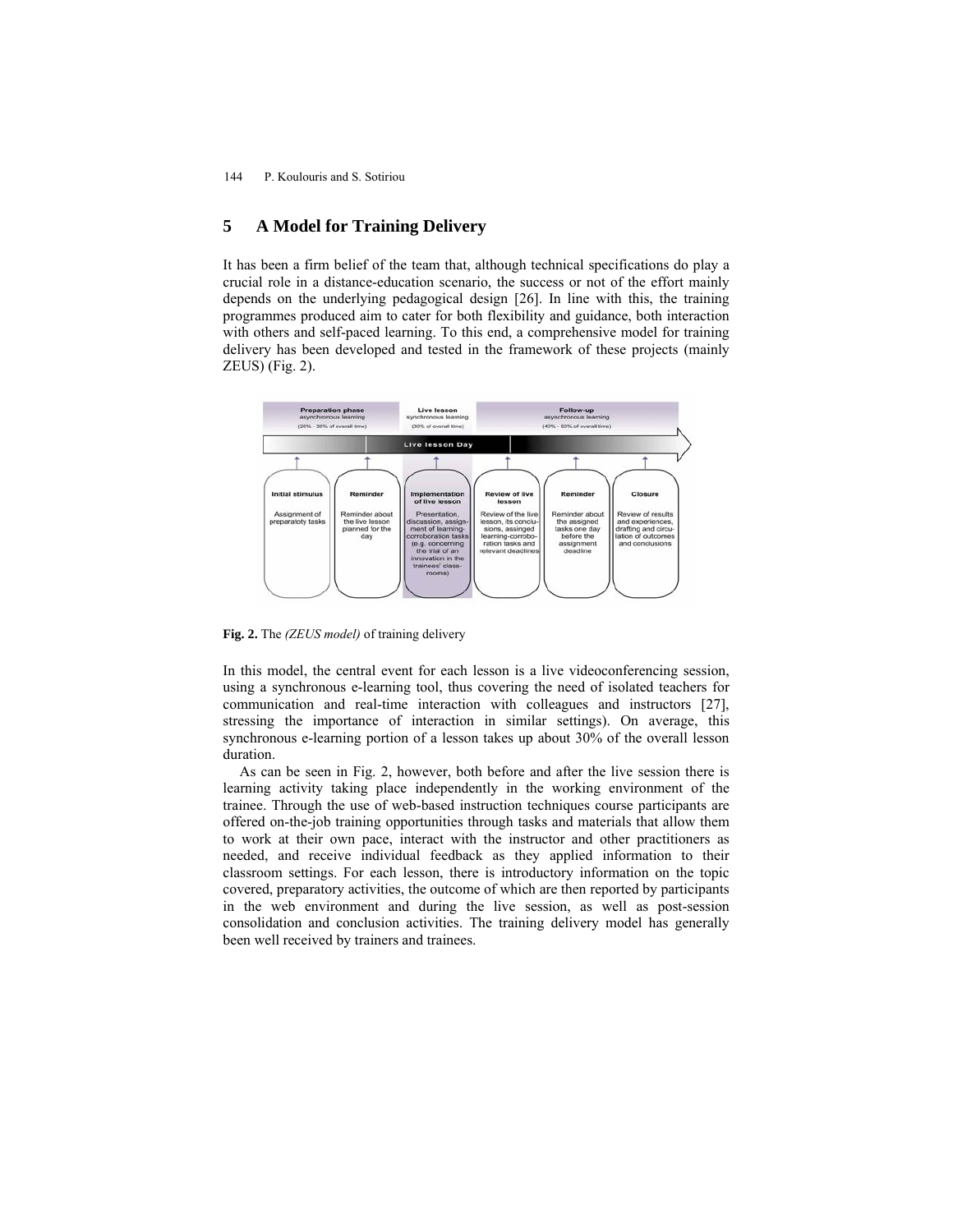## **6 Outstanding Questions: Emerging Issues of Lifelong Learning Networks and Competence Development**

In all the work described above, two central concepts of this workshop, Life Long Learning Networks and Competence Development, form two major, albeit not always explicitly acknowledged, conceptual pillars.

The various efforts have led us to provide teachers working in remote small rural schools with opportunities for continuous professional development, through a number of different training initiatives, which foster the improvement of personal competences in rural teachers. In parallel, we have been experimenting with methods aiming to develop and foster a learning network of teachers, which will hopefully provide a framework for the acquisition and sharing of knowledge in an informal communication process (informal learning) lying beyond and supplementing teachers' formal professional education.

Realising the issues and challenges arising, our team has started investigating further the characteristics of tools and methodologies which can foster the improvement of personal competences in rural teachers (competence development), and encourage and facilitate a teacher's contributions to the development of the other teachers (lifelong learning network). In this context, we are currently revisiting the training delivery model mentioned above (Fig. 2) at the micro level, aiming to identify, adopt and/or adapt methods and tools which could be incorporated in this general model in order to facilitate and support informal learning through peer interaction. In other words, we are currently investigating ways of effectively combining competence development and lifelong learning networking priorities and initiatives.

At the level of technology, too, our team has come to realise the limitations of the conventional e-learning technologies and models, when the issue at stake turns into how to promote and facilitate competence development through networking with peers – a lifelong learning experience of multi-site and episodic nature. What is crucial at this stage is to identify the features and clarify the main issues connected with the technology/-ies which will be able to support rural teachers, both as individuals and as members of teams within the educational system (an 'organisation' in itself), to further develop their competences making use of the distributed knowledge and learning resources available. The NEMED portal is our current attempt in this direction, which has so far managed to develop into a repository of teaching and learning resources connected to multigrade education, jointly created and update by the teacher-members. It clearly needs to be further developed in the light of contemporary advances in social software and in fields such as knowledge organisation, collaborative authoring and learning, discovery and exchange of knowledge resources, personal profiling and ePortfolios, competence assessment and monitoring of change, etc. What is more, the newly-started RURAL WINGS project provides ample opportunity and challenge to organise the numerous learning resources and diverse learners in rural communities worldwide into meaningful, working networks fostering lifelong learning and competence development, within its own learning-enabling portal.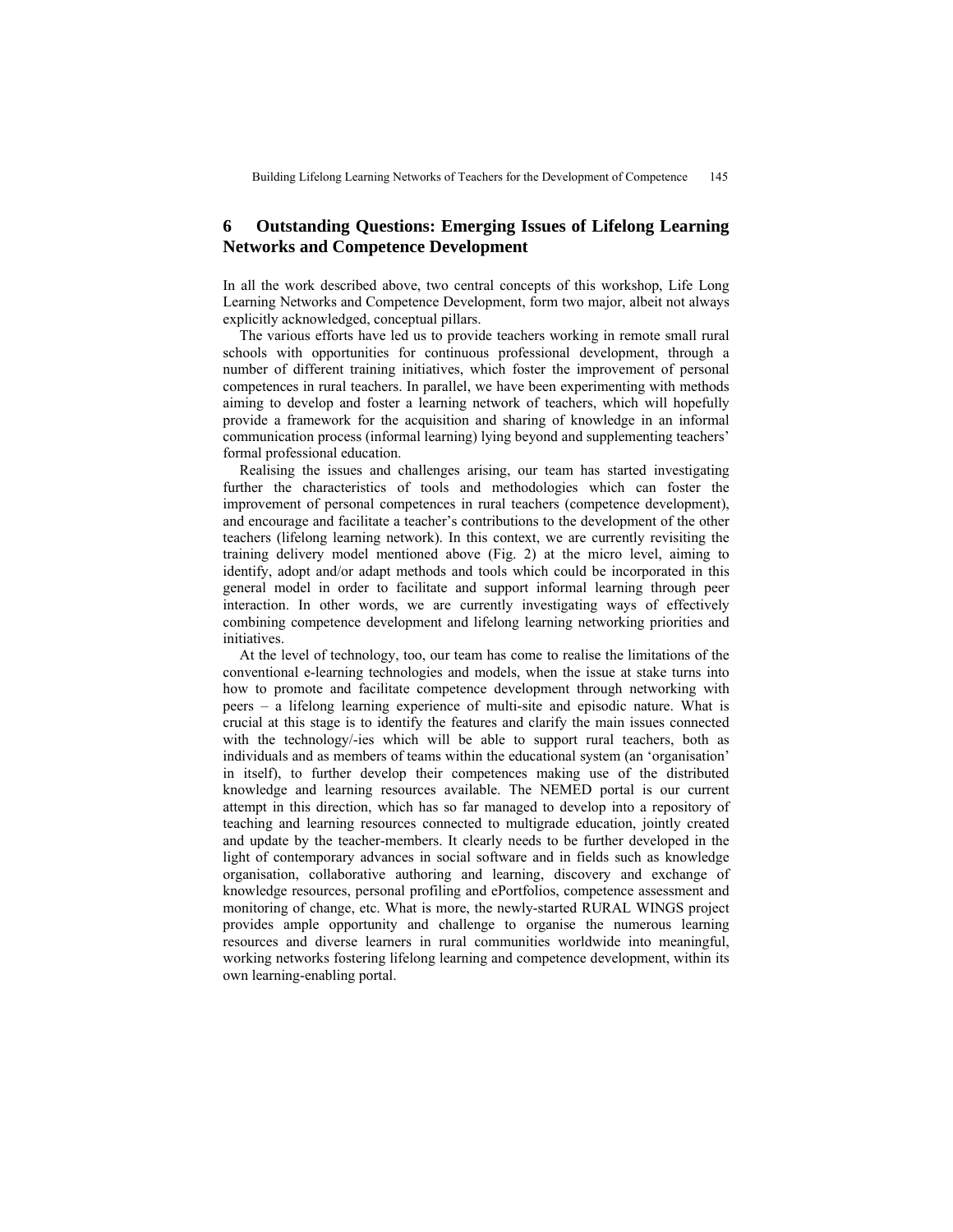In the endeavour to better understand and enable our vision of lifelong learning networks of rural teachers, we have found the notion of communities of practice [28] to provide a powerful conceptual platform. According to Wenger, communities of practice are groups of people who share a concern or a passion for something they do and learn how to do it better as they interact regularly. We are then aiming in this case to enable the development of a community of practice of rural teachers, which is defined by a shared domain of interest, that of the development of multigrade teaching competences. We need to establish members' commitment to the domain, and facilitate community development by assisting them to engage in joint activities and discussions, help each other, share information and learn from each other, while pursuing their interest in their domain. This will be indeed a community of practice rather than a mere community of interest, as members of the community will be rural teaching practitioners developing a shared repertoire of resources – a shared practice: experiences, stories, tools, ways of addressing recurring problems in their small rural school, etc.

This kind of learning of course takes time and requires sustained interaction – which are some more of the things that the technologies we are envisaging have to afford. Likewise, the technologies will need to support and facilitate a variety of activities through which communities develop their practice, such as problem solving, requests for information, experience seeking, reusing of assets, coordination and synergy, discussion of developments, mapping of knowledge and identification of gaps, etc [28]. How this can be designed and realised given current technological developments remains for us an open challenge.

#### **References**

- 1. Little, A W. *Education for All and Multigrade Teaching: Challenges and Opportunities*. Dordrecht: Springer (2006)
- 2. Forbush, D E, Morgan, R L. 'Instructional Team Training: Delivering Live, Internet Courses To Teachers and Paraprofessionals in Utah, Idaho and Pennsylvania'. Rural Special Education Quarterly, Spring (2004)
- 3. Helge, D I, Marrs, L W. 'Personnel recruitment and retention in rural America: A growing problem'. The Pointer, (1982) 26, 2, 28-33
- 4. Ludlow, B L. 'Preparing special educational personnel for rural schools: Current practices and future directions'. Journal of Research in Rural Education, (1998) 14, 2, 57-57
- 5. Miller, J, Sidebottom, D. Teachers: Finding and keeping the best in small and rural districts. Alexandria, VA: AASA (1985).
- 6. Ankrah-Dove, L. 'The Deployment and Training of Teachers for Remote Rural Schools in Less-Developed Countries'. International Review of Education, (1982) 28, 1, 3-27
- 7. Coldevin, G, Naidu, S. 'In-Service Teacher Education at a Distance: Trends in Third World Development'. Open Learning Journal, (1989) 4, 1, 9-15.
- 8. Benveniste, L A, McEwan, P J. 'Constraints to Implementing Educational Innovations: The Case of Multigrade Schools'. International Review of Education, (2000) 46, 1-2, 31-48.
- 9. Cook, M. 'What's So Good about a Small Rural School?...Everything!'. Education in Rural Australia, (2000) 10, 2, 59-62.
- 10. Lloyd, L. 'Multiage Classes: What Research Tells Us about Their Suitability for Rural Schools'. Education in Rural Australia, (2002) 12, 2, 1-14